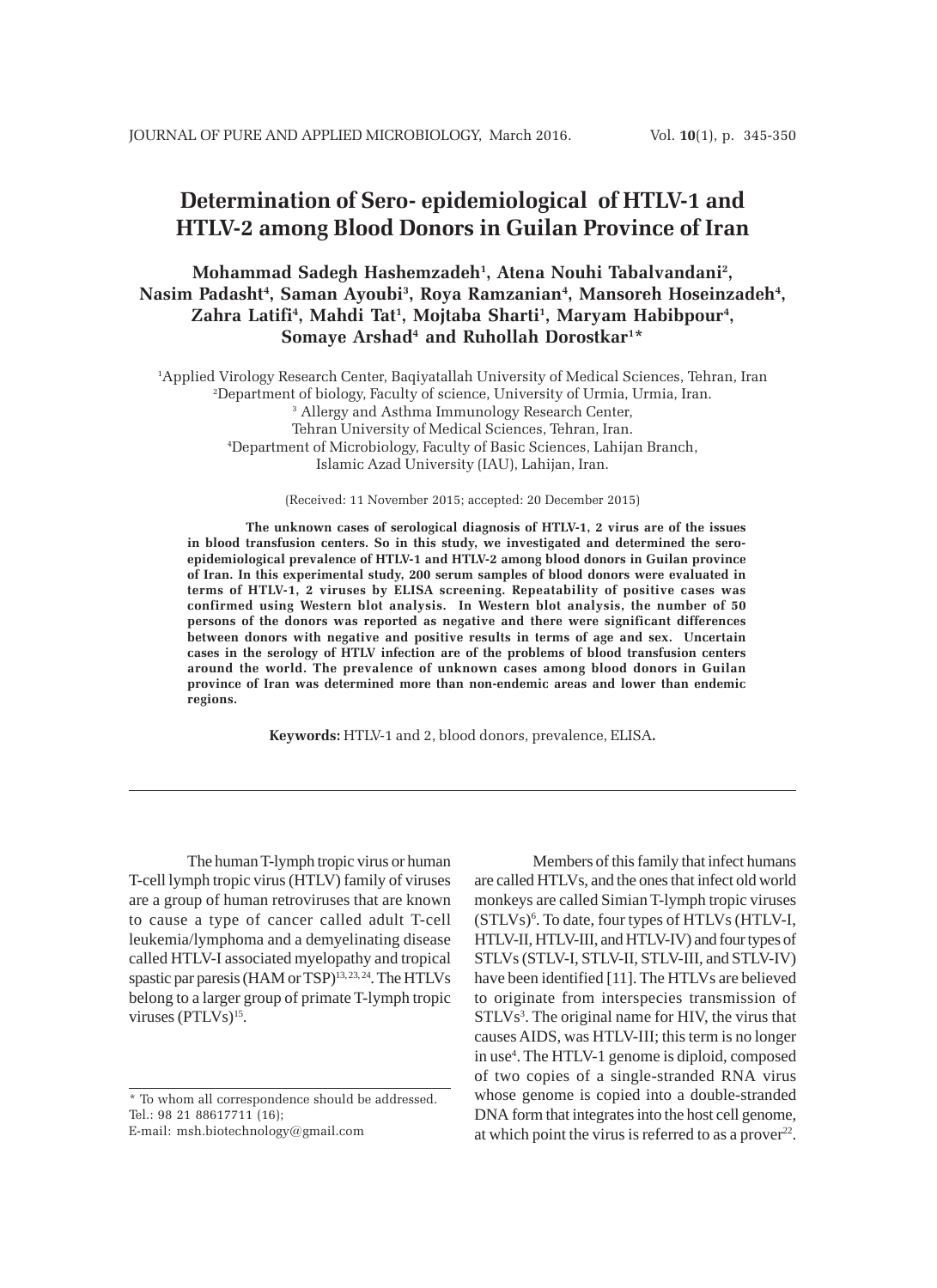A closely related virus is bovine leukemia virus  $BLV<sup>17</sup>$ .

HTLV-I is an abbreviation for human Tcell lymphoid tropic virus type 1, also called human T-cell leukemia type 1, a virus that has been seriously implicated in several kinds of diseases, including HTLV-I-associated myelopathy, and as a virus cancer link for leukemia (see adult T-cell leukemia/lymphoma)7 . HTLV was discovered by Robert Gallo and colleagues in 1980<sup>20</sup>. Between 1 in 20 and 1 in 25 infected persons are thought to develop cancer as a result of the virus<sup>6</sup>. A virus closely related to HTLV-I, also discovered by Robert Gallo and colleagues<sup>19</sup>, HTLV-II shares approximately 70% genomic homology (structural similarity) with HTLV-I<sup>10</sup>.

When HIV, the virus that causes AIDS, was characterized in 1984 by Robert Gallo [14], he named it HTLV-III. HTLV-III is currently the name used to describe another virus related to HTLV-I and HTLV-II. [Citation needed] "HTLV-IV" has been used to describe recently characterized viruses [2]. These viruses were discovered in 2005 in rural Cameroon, and where, it is presumed, transmitted from monkeys to hunters of monkeys through bites and scratches<sup>21</sup>.

HTLV-III is similar to STLV-III (Simian Tlymph tropic virus 3)<sup>16</sup>. Multiple strains have been identified<sup>2</sup>. It expresses gag, poll, and envoy, among other proteins<sup>13</sup>. HTLV-IV does not resemble any known virus<sup>4</sup>. It is not yet known how much further transmission has occurred among humans, or whether the viruses can cause disease $22$ .

The use of these names can cause some confusion, because the name HTLV-III was one of the names of HIV in early AIDS literature, but has since fallen out of use<sup>11</sup>. The name HTLV-IV has also been used to describe HIV-2  $22$ . A large Canadian study documented this confusion among healthcare workers, where >90% of HTLV tests ordered by physicians were actually intended to be HIV tests<sup>7</sup>.

HTLV-I and HTLV-II can be transmitted sexually<sup>1</sup> and via breast feeding. Screening of blood donors for these two viruses from the middle decade 1980 Gregorian in Japan started and gradually in other regions of the world such as the United States of America, Canada, France, Holland and Denmark became common<sup>8</sup>. In our country, also of the year

J PURE APPL MICROBIO*,* **10**(1), MARCH 2016.

1994 Gregorian, screening of blood donors in Gilan province that is the endemic area about contamination with this virus has been done<sup>12</sup> using anti-HTLV antibody detection via ELISA<sup>26</sup>. Positive cases were evaluated more by confirmatory procedures such as western blotting25. In this method the possibility of the virus type detection has provided using specific recombinant proteins. According to Iranian Blood Transfusion Organization standards, donors' products for which ELISA test is positive are destroyed and they are exempted permanently from donating blood. However, the verification test can be done for them [9]. Considering that in Gilan province in which contamination is endemic with this virus, so far a study has not been performed in this field, it was the aim of this cross sectional study [18] to determine the sero-epidemiological prevalence of HTLV-1 and HTLV-2 among blood donors in Guilan province of Iran, as well as serological, demographic and blood group characterization and then comparison of results with healthy donors and positive donors in terms of HTLV-1,2 [5].

#### **MATERIALS AND METHODS**

From April 2012 to September 2013 a total of 200 blood samples was awarded by donors in Gilan province of Iran. The age range of donors was between 17 to 65 years old. Whole the donors were interviewed by physicians before donating and were eligible based on Iranian Blood Transfusion Organization standards. One third of these individuals were regular donors and the rest were donors with a history.

All donors were evaluated in terms of contamination with HTLV-1, 2 by ELISA screening. Repeatability of positive cases was confirmed using western blot analysis. Serological results and demographic characteristics of interest were extracted by software system and statistical analysis was performed by using the chi-square test. Characteristics of these individuals, including age, genus and blood group were extracted from donors information software.

The screening was perfomed using antibodies against HTLV-1,2 virus by an ELISA Kit (Gene labs HTLV-1/2 ELISA 3.0, Singapore) based on Kit instructions. Positive samples also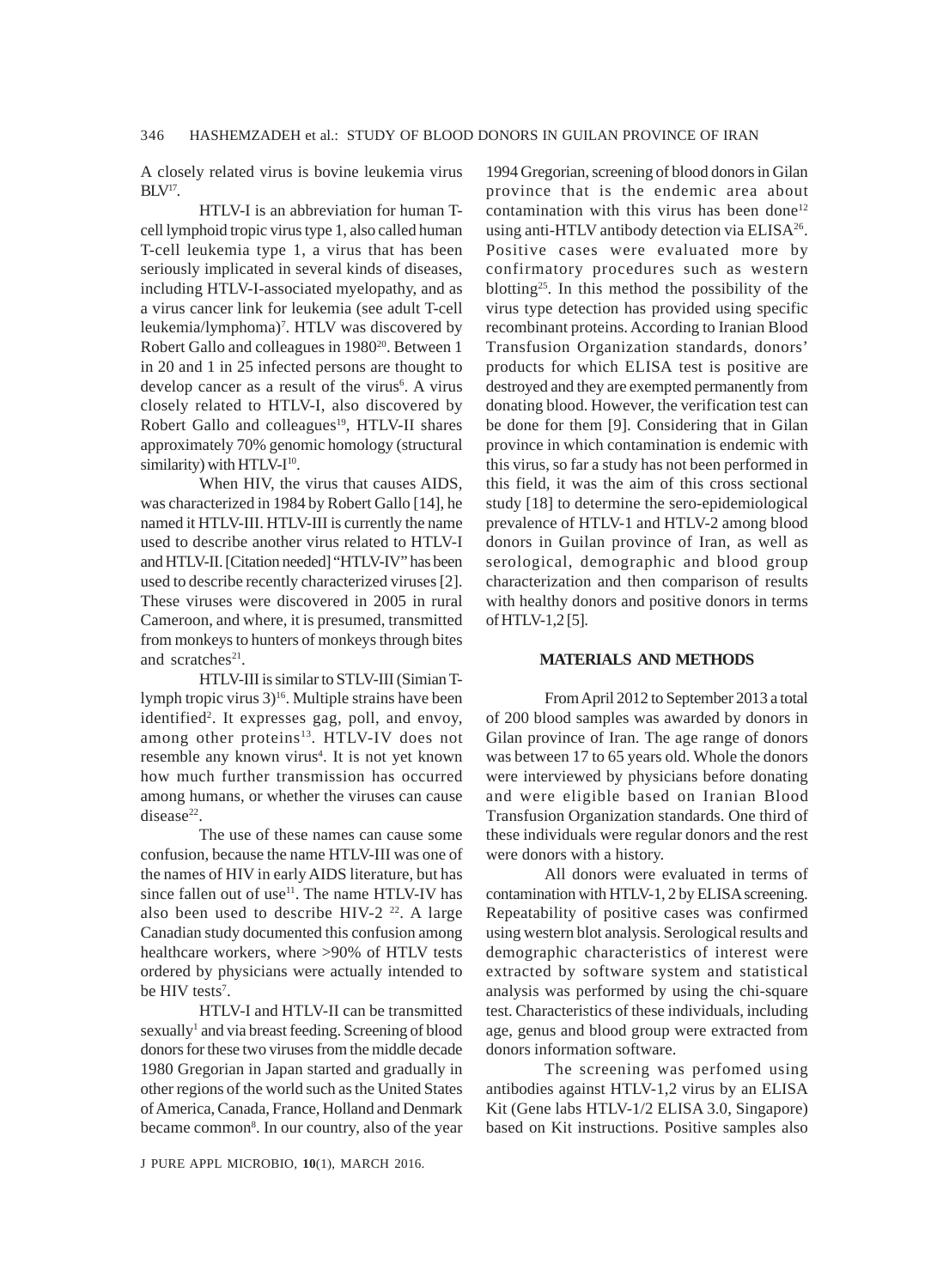were tested with the same kit and positive results were repeatable. Obtained results were interpreted based on the kit regulations.

Accordingly, if GD21 and rgp46-1 were positive, the samples were reported as positive HTLV-1 and if GD21 and rgp46-2 were positive, the samples were reported as positive HTLV-2. Positive bands p19, p24 and GD21 without the presence of specific bands type rgp46-1 and rgp46-2 also were considered as positive HTLV.

The relative abundance of unknown western blot results was calculated by determining the confidence interval of 95%. Comparison of age, sex, blood group between the different groups and also a comparison of the relationship between western blot bands and any of age, sex and blood group results were performed by Chi-square test using the SPSS 11.5 software and the level of significant differences were placed <P 0/05.

#### **RESULTS**

200 serum samples of blood donors (containing 100 men and 100 women) were assessed at a time-interval of 18 Months in terms of HTLV-1,2 viruses by ELISA screening and western blot confirmatory method.

The highest percentage of frequency of the band rgp46-2 was 33.3, followed by the gangs GD21 and rgp46-1 28/3% and 8/6%, respectively. Only there was a relationship between blood groups and GD21 and not a significant relationship between the age of the donors and western blot gangs.

There was a significant correlation between the optical absorption ratio to cut off in an ELISA test so that the gp21, rgp46-1, and p19 bands were associated with higher optical density in ELISA.

A significant difference was not observed between HTLV-1,2 positive and unknown donors in terms of blood group. HTLV-1,2 positive persons compared with unidentified persons were older. Most of HTLV-1,2 positive samples were related to women and unknown cases were observed in men.

182 persons of blood donors were reported positive in terms of HTLV-1/2. In these cases 80 persons were positive for HTLV-1 and

positive ELISA repeatable to disaggregated by sex P value Positive Unclear Negative 0/02 Percent Number Percent Number Percent Number 48 152 23 87 17/5 120 Man 10 120 1/5 59 2/5 58 Woman 58 272 24/5 149 20 178 Total

**Table 1.** Western blot test results donors with

**Table 2.** Distribution of healthy donors, \*donors with result HTLV Unclear and HTLV Positive, based on blood group

| P value<br>0/28 | Positive |        | Unclear |        | Healthy |        | Blood group |
|-----------------|----------|--------|---------|--------|---------|--------|-------------|
|                 | Percent  | Number | Percent | Number | Percent | Number | $A+$        |
|                 | 10/4     | 28     | 25      | 24     | 26/5    | 43     | $B+$        |
|                 | 4/23     | 10     | 15      | 34     | 10      | 56     | $O+$        |
|                 | 23/56    | 45     |         | 20     | 14      | 30     | $AB+$       |
|                 | 10/9     | 23     | 9       | 16     | 5/5     | 20     | A-          |
|                 | 9/12     | 13     | 23/3    | 40     | 15      | 30     | $B-$        |
|                 | 15/5     | 23     | 15/9    | 34     | 20      | 10     | $O-$        |
|                 | 24/57    | 40     | 6/56    | 23     | 3       | 11     | $AB-$       |
|                 | 98//28   | 182    | 82/76   | 191    | 94      | 200    | Total       |

\* healthy donors people who ELISA test result is negative.

J PURE APPL MICROBIO*,* **10**(1), MARCH 2016.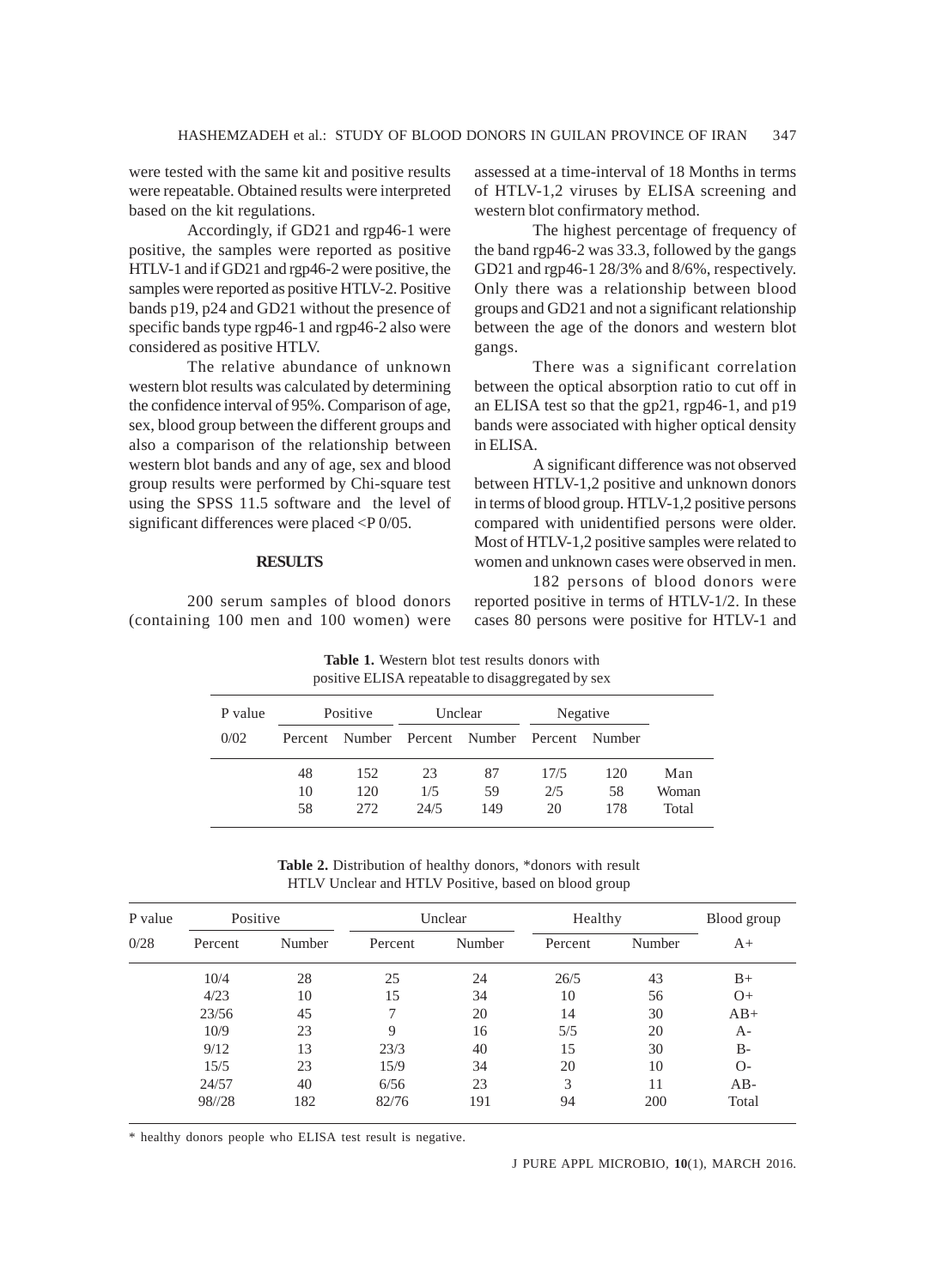102 persons were positive for the HTLV-2.

There were 40 percent of donors from our own that 48% were male and 16% were female. Since in healthy donors the percentage of women was 7/2, with the comparison of these two amounts there was a significant difference in terms of genus between positive and healthy donors.

There was no significant difference between healthy and unknown groups in terms of blood group, age and genus.

# **DISCUSSION**

In a total of 200 blood donors from Gilan province of Iran, were examined in terms of contamination with HTLV-1/2 by ELISA and western blot, the prevalence of uncertain cases was 19 study, which almost was suited to the amount obtained in other studies. The prevalence of uncertain cases of donors in endemic parts of Gilan province in terms of HTLV-1 , 2 compared with donors in non-endemic regions such as: French, United States is more, but compared with donors in endemic areas such as: Brazil and central areas of Africa is less. The Specific reason for this difference is not mentioned, but it should be also mentioned that each endemic region can have its own unique characteristics.

The observed difference between unclear

**Table 3.** Distribution with the result, donors HTLV Unclear According to the western blot bands

| Percentage<br>of positive<br>cases | Number of<br>positive<br>cases | <b>B</b> and            |
|------------------------------------|--------------------------------|-------------------------|
| 32/1                               | 110                            | $Rgp46-2$               |
| 27/9                               | 102                            | GD21                    |
| 9/6                                | 25                             | $Rgp46-1$               |
| 3/8                                | 9                              | P <sub>24</sub>         |
| 1/4                                | 6                              | Gp21                    |
| 1/2                                | 5                              | p19                     |
| 0/7                                | 3                              | P <sub>28</sub>         |
| 4/5                                | 15                             | Rgp46-1 and rgp46-2     |
| 2/9                                | 12                             | Rgp46-1 and GD21        |
| 3/7                                | 10                             | rgp46-2 and GD21        |
| 1/2                                | 6                              | rgp46-2 and $gp21$      |
| 3/3                                | 4                              | rgp46-2 and $p24$       |
| 1/1                                | 13                             | rgp46-1, gp21, and GD21 |
| 2/2<br>GD21                        | 9                              | rgp46-1, rgp46-2, and   |

J PURE APPL MICROBIO*,* **10**(1), MARCH 2016.

| WB pattern                    | ELISA**<br>Biokit        | ELISA**<br>vironostika | Sample<br>code |
|-------------------------------|--------------------------|------------------------|----------------|
| Indet-P24                     | $\overline{\phantom{0}}$ | $^{+}$                 | 1              |
| HTLV-1                        | $^{+}$                   | $^{+}$                 | $\overline{c}$ |
| HTLV-1                        | $^{+}$                   | $^{+}$                 | $\overline{3}$ |
| HTLV-1                        | $^{+}$                   | $^{+}$                 | $\overline{4}$ |
| HTLV-1                        | $^{+}$                   | $^{+}$                 | 5              |
| Indet-P24, P19,               |                          |                        |                |
| P26, P28, P36,                |                          |                        |                |
| P <sub>46</sub> -1            | $^{+}$                   | $^{+}$                 | 6              |
| HTLV-1                        | $^{+}$                   | $^{+}$                 | 7              |
| HTLV-1                        | $^{+}$                   | $^{+}$                 | 8              |
| HTLV-1                        | $^{+}$                   | $^{+}$                 | 9              |
| HTLV-1                        | $^{+}$                   | $^{+}$                 | 10             |
| HTLV-1                        | $^{+}$                   | $^{+}$                 | 11             |
| HTLV-1                        | $^{+}$                   | $^{+}$                 | 12             |
| Indet, (HGIP)                 | $^{+}$                   | $^{+}$                 | 13             |
| HTLV-1                        | $^{+}$                   | $^{+}$                 | 14             |
| Indet.P19                     | $^{+}$                   | $^{+}$                 | 15             |
| HTLV-1                        | $\overline{\phantom{a}}$ | $^{+}$                 | 16             |
| HTLV-1                        | $^{+}$                   | $^{+}$                 | 17             |
| HTLV-1                        | $^{+}$                   | $^{+}$                 | 18             |
| HTLV-1                        | $^{+}$                   | $^{+}$                 | 19             |
| HTLV-1                        | $^{+}$                   | $^{+}$                 | 20             |
| Indet. $P24$ , Indet. $P28$ + |                          | $^{+}$                 | 21             |
| Indet.P19                     | $^{+}$                   | $^{+}$                 | 22             |
| HTLV-1                        | $^{+}$                   | $^{+}$                 | 23             |
| HTLV-1                        | $\overline{\phantom{0}}$ | $^{+}$                 | 24             |
| HTLV-1                        | $\overline{\phantom{a}}$ | $^{+}$                 | 25             |
| Indet (HGIP)                  | $^{+}$                   | $^{+}$                 | 26             |
| HTLV-1                        | $^{+}$                   | $^{+}$                 | 27             |
| <b>HTLV</b>                   | $^{+}$                   | $^{+}$                 | 28             |
| HTLV-1                        | $\overline{\phantom{a}}$ | $^{+}$                 | 29             |
| HTLV-1                        | $^{+}$                   | $^{+}$                 | 30             |
| Indet.P24 P28                 | $^{+}$                   | $^{+}$                 | 31             |
| HTLV-1                        | $^{+}$                   | $\ddot{}$              | 32             |

**Table 4.** Results obtained of those HTLV-1 and HTLV-2 infected in Blood donors

| Table 5. Demographic characteristics of HTLV-1/2 |  |  |
|--------------------------------------------------|--|--|
|                                                  |  |  |

| Age    | Range    | 19-54 |
|--------|----------|-------|
|        | Mean     | 34/6  |
|        | Female   | 35/2  |
|        | Male     | 36    |
| Gender | Female   | 8     |
|        | Male     | 27    |
| Origin | Arequipa | 27    |
|        | Puno     | 5     |
|        | Cuzco    | 3     |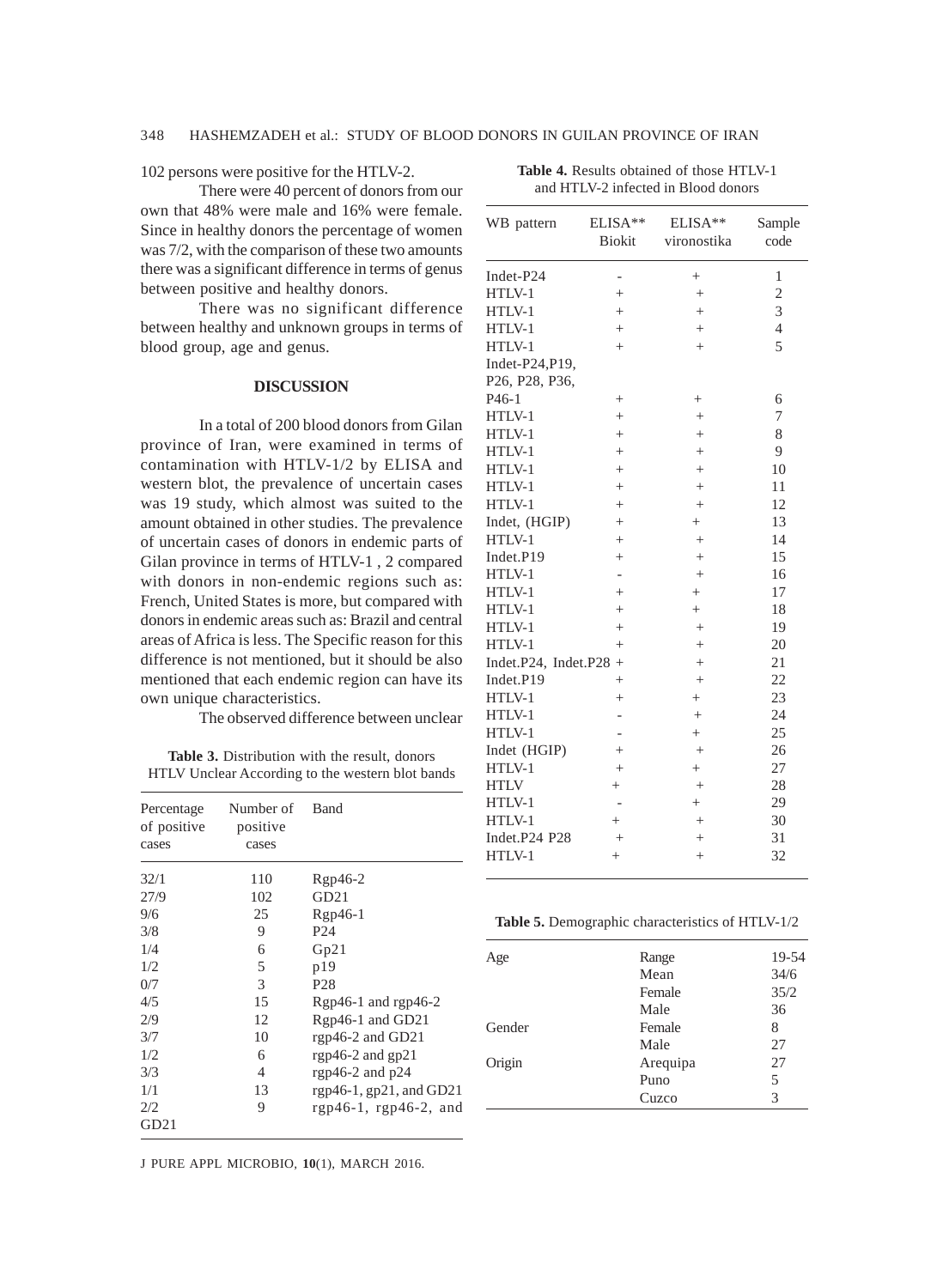

**Fig. 1.** Comparison of HTLV positive values between men and women.



**Fig. 2.** Comparison of HTLV positive values between blood groups



**Fig. 3.** The percentage of positive cases of HTLV in ELISA and Western blot

and positive individuals in terms of parameters of age and gender in our study was also reported in other studies. Though the reason for this difference is not mentioned. Of reviews 200 donated blood units in terms of contamination with HTLV-1 2 in Gilan province turned out, prevalence of that is 0/ 4% infection, in a previous study in the year 2003 in blood donors of Rasht city the prevalence of infection was reported 0/72%, that the reason for this the difference can be improved screening methods mentioned before donating blood.

#### **CONCLUSION**

Uncertain cases in the serology of HTLV infection are of the problems of blood transfusion centers around the world. Although the studies conducted show that most of the unclear cases are negative in terms of HTLV infection, but there is some seroconversions and even the HTLV genome existence in blood in unclear individuals, considering in some of serological and epidemiological characteristics in these individuals pre advertising and positivity, in terms of HTLV helps, performed more studies are needed, as well as the pursuit of the unclear appears.

# **REFERENCES**

- 1. Alshehri A. Human T Lymphotropic Virus-I (HTLV-I), the Causative Agent of Acute T-Cell Leukemia/Lymphoma, Is Absent among Blood Donors in Aseer Region, Saudi Arabia. *Journal of King Abdulaziz University.* 2014; **26:** 35.
- 2. Armstrong MJ, Corbett C, Rowe IA, Taylor GP, Neuberger JM. HTLV-1 in solid-organ transplantation: current challenges and future management strategies. *Transplantation.* 2012; **94:** 1075-1084.
- 3. Barrios C, Castillo L, Zhi H, Giam CZ, Beilke M. Human T cell leukemia virus type 2 tax protein mediates CC chemokine expression in peripheral blood mononuclear cells via the nuclear factor kappa B canonical pathway. *Clinical & Experimental Immunology.* 2014; **175:** 92-103.
- 4. Carneiro-Proietti A, Amaranto-Damasio M, Leal-Horiguchi C, Bastos R, Seabra-Freitas G, Borowiak D*, et al.* Mother-to-Child Transmission of Human T-Cell Lymphotropic Viruses-1/2: What We Know, and What Are the Gaps in Understanding and Preventing This Route of Infection. *Journal of the Pediatric Infectious Diseases Society.* 2014; **3:** S24-S29.
- 5. Cereseto A, Diella F, Mulloy J, Cara A, Michieli P, Grassmann R*, et al.* p53 functional impairment and higher p21waf1/cip1 expression in human T-cell lymphotropic/leukemia virus type Itransformed T cells. *Blood.* 1996; **88:** 1551- 1560.
- 6. Chang YB, Kaidarova Z, Hindes D, Bravo M, Kiely N, Kamel H*, et al.* Seroprevalence and demographic determinants of human Tlymphotropic virus type 1 and 2 infections among first-time blood donors—United States, 2000–2009. *Journal of Infectious Diseases.* 2014; **209:** 523-531.
- 7. Gessain A. Le rétrovirus humain oncogène HTLV-1: épidémiologie descriptive et moléculaire, origine, évolution et aspects diagnostiques et maladies associées. *Bulletin de la Société de*

J PURE APPL MICROBIO*,* **10**(1), MARCH 2016.